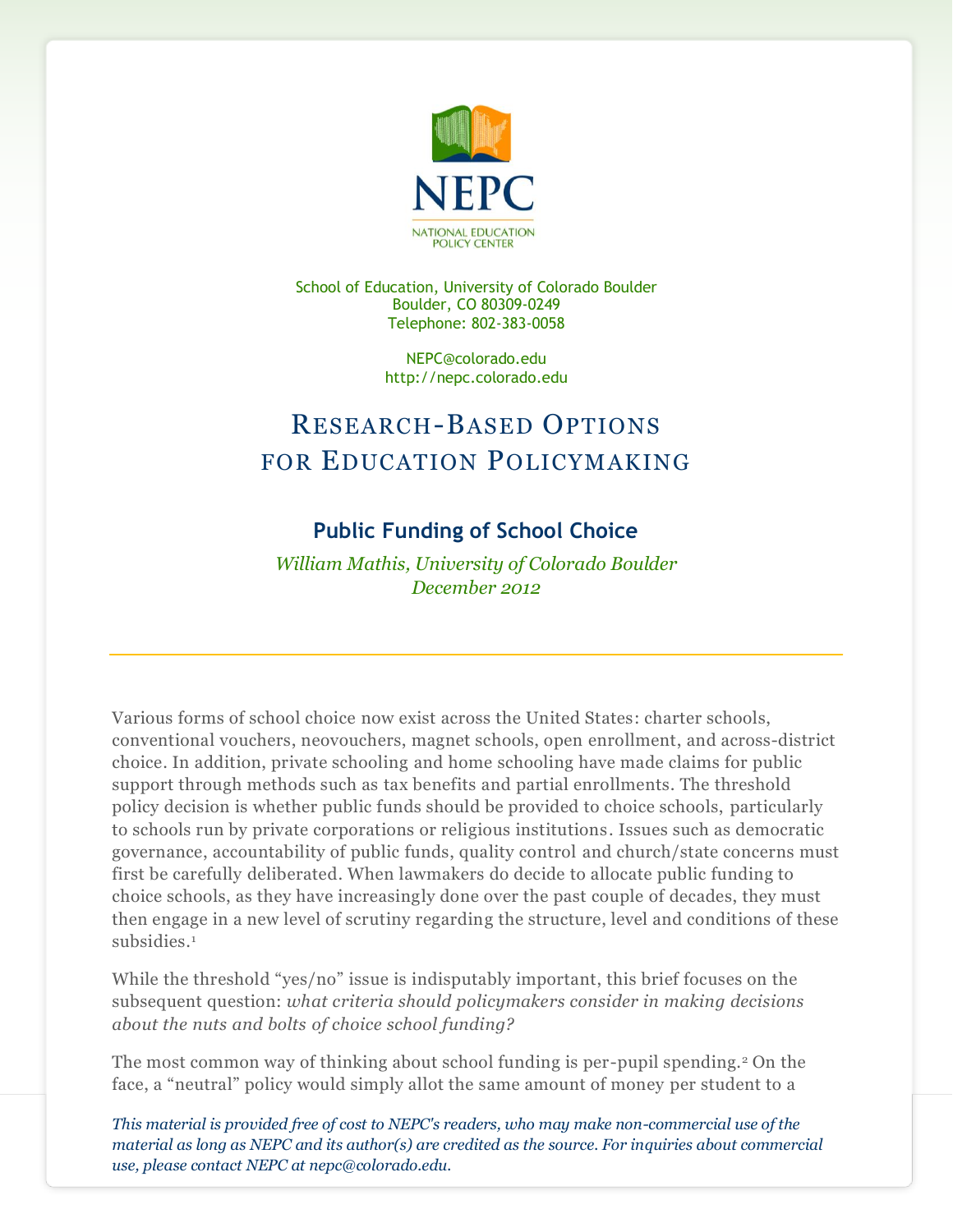school of choice as it would to a conventional public school. But as professor Clive Belfield has explained, the issue is far more complicated. <sup>3</sup> For example, student populations may vary. Schools that serve autistic children will have different cost requirements than a school with a high population of economically deprived children. <sup>4</sup> Further, while cyberschools require technology-related resources, they require only minimal resources for facilities, maintenance expenses and transportation. Should these schools receive the same amount of money as a school that must pay these expenses?<sup>5</sup> There are no easy or valuefree answers to these issues.

Funding sources also vary. Some states have high levels of state support and others do not. Different states also pay charter schools, the most common form of choice, different percentage amounts of the state's base support level. Likewise, there are great variations in local tax support, pensions and construction aid.<sup>6</sup> If the state stipend is low, then questions arise as to whether the difference should be paid by local districts, parents or private sources.<sup>7</sup> Some private schools have substantial endowments and grant support while others do not. Start-up funds are available for some schools but not for others. 8 Unless all revenue sources are considered, inequality of opportunities may arise. 9

When a school receives public support, either directly or through tax benefits, the issue of accountability—the "strings attached"—must also be considered. Private enterprises are not generally required to have the same level of transparency as public undertakings. However, as a general rule, the greater the amount of public assistance, the greater the requirement for public accountability for the school's operations and results.

Policies must also consider regional cost variations. The cost of living and the cost of operating a school vary by location. A school in Manhattan, New York will have different costs than one in Manhattan, Kansas.<sup>10</sup> The largest expenditure for traditional schools is for salary and benefits. These costs vary dramatically based on geography as well as faculty seniority, class ratios, salary schedule and the like.

Should tax-based funding be predicated on actual spending (cost-plus) or on a set amount per pupil?<sup>11</sup> A set amount gives market-oriented operations an incentive to keep salaries low and class size high. A cost-plus system doesn't discourage funding a high-quality education but it has no incentive to keep costs low or efficient. Again, there are no easy or absolute answers to these dilemmas.

There are also unique school factors such as age and condition of the facility, variations in contracted services, rurality, and availability of community services. Compounding an already complicated topic is the funding of private and public combinations. Should public school cocurricular activities such as school-sponsored clubs and teams be available for students enrolled in a cyber-school? Does the local school, the state or the cyber -school pay the costs?<sup>12</sup>

School funding formulas are therefore convoluted—and particularly so when choice is added to the mix. The accumulation of discrete political decisions and compromises has produced a crazy-quilt pattern of laws and rules both across and within states. <sup>13</sup> Thus, determining "fair" funding for various school choice approaches requires careful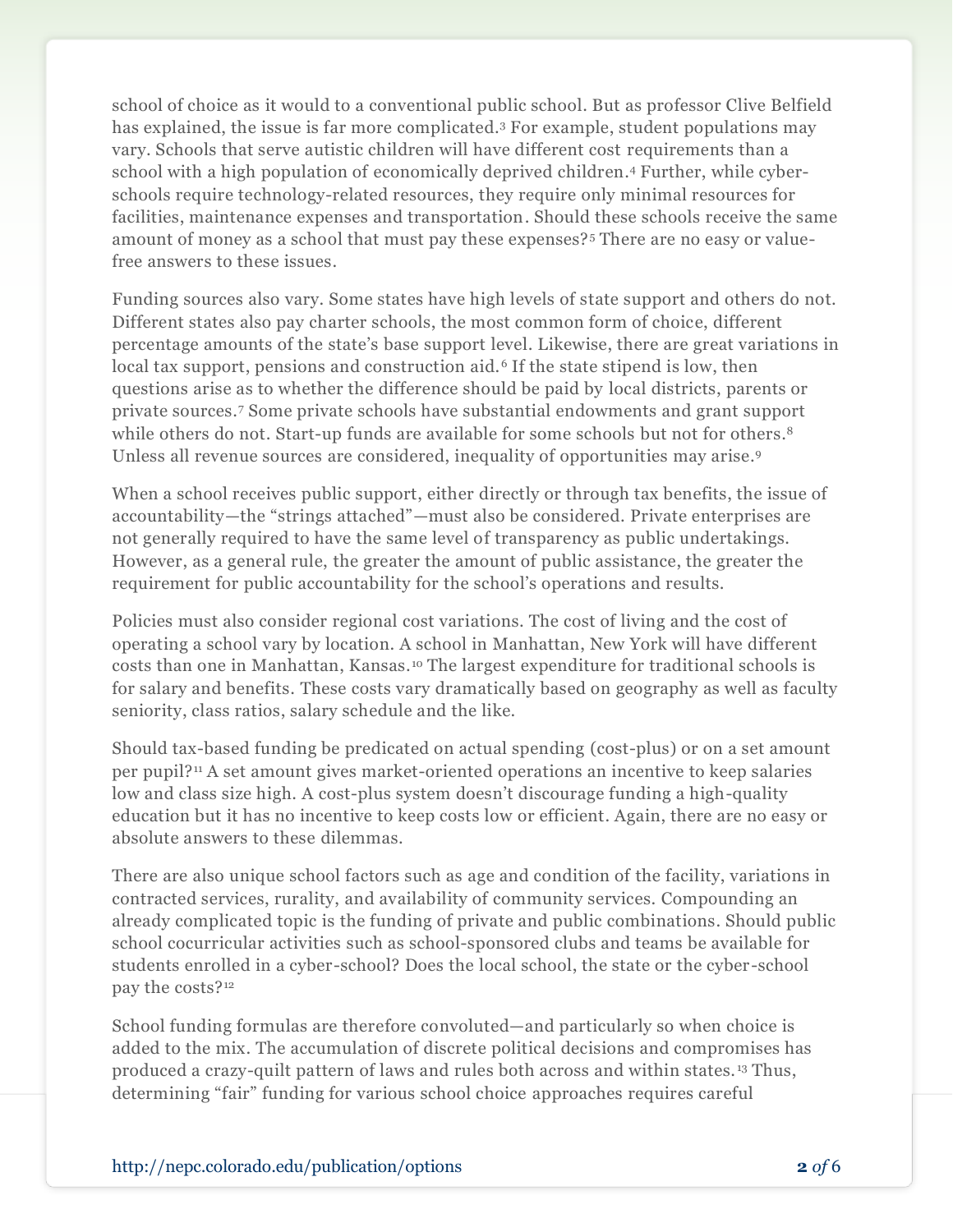examination and inquiry. While it is likely impossible and arguably unwise to eliminate these variations, clarity, fairness, equality and cogency require that policymakers make funding decisions applying principles of scientific analysis and problem solving.

## **Key Research Points and Advice for Policymakers**

- As a threshold matter, policymakers should deliberate about the advantages and disadvantages of providing public resources to financially support each type of schooling. Based on effectiveness, democratic governance, legal, financial and equality concerns, are public subsidies to a given choice option in the public interest? Only after a decision is made to provide such support do the following issues and questions come into play.
- Each conventional public school and choice school receiving public funding should operate using a uniform chart of accounts, spending and revenue definitions. Finances should be subject to regular and public audit.<sup>14</sup> Otherwise, informed decisions regarding funding, equity, and fairness are not possible.
- Each type of school choice requires separate finance projections. Cyber schools, home schools, elementary, preschools, high schools, etc., all have natural costprofile differences.
- Comparable costs should be established using comparable schools. If feasible, such comparisons should be within the same neighborhoods and with comparable student populations.<sup>15</sup> Regional cost factors have been used in some states and may be indicated, particularly in states with large cost-of-living differences.<sup>16</sup>
- Facility, transportation, and administrative costs should be separately analyzed. Neighborhood public schools and choice schools vary considerably with regard to these elements. 17
- Rules and laws should guard against malfeasance and should place appropriate limits on profits and on the salaries of those running schools and management corporations.<sup>18</sup>
- Different funding structures for special education, English language learners, compensatory education and the like should be based on careful adequacy studies. Heretofore, funding weights have been primarily determined through an arbitrary political process, and they vary widely across states.<sup>19</sup>
- For students with relatively rare and unique high-cost disabilities, a costreimbursement approach may be indicated.
- In terms of revenue, all sources—public and private—should be considered in calculations to determine a fair level of public funding. <sup>20</sup> When private donations or tuition costs are added to public funding, inequities can result.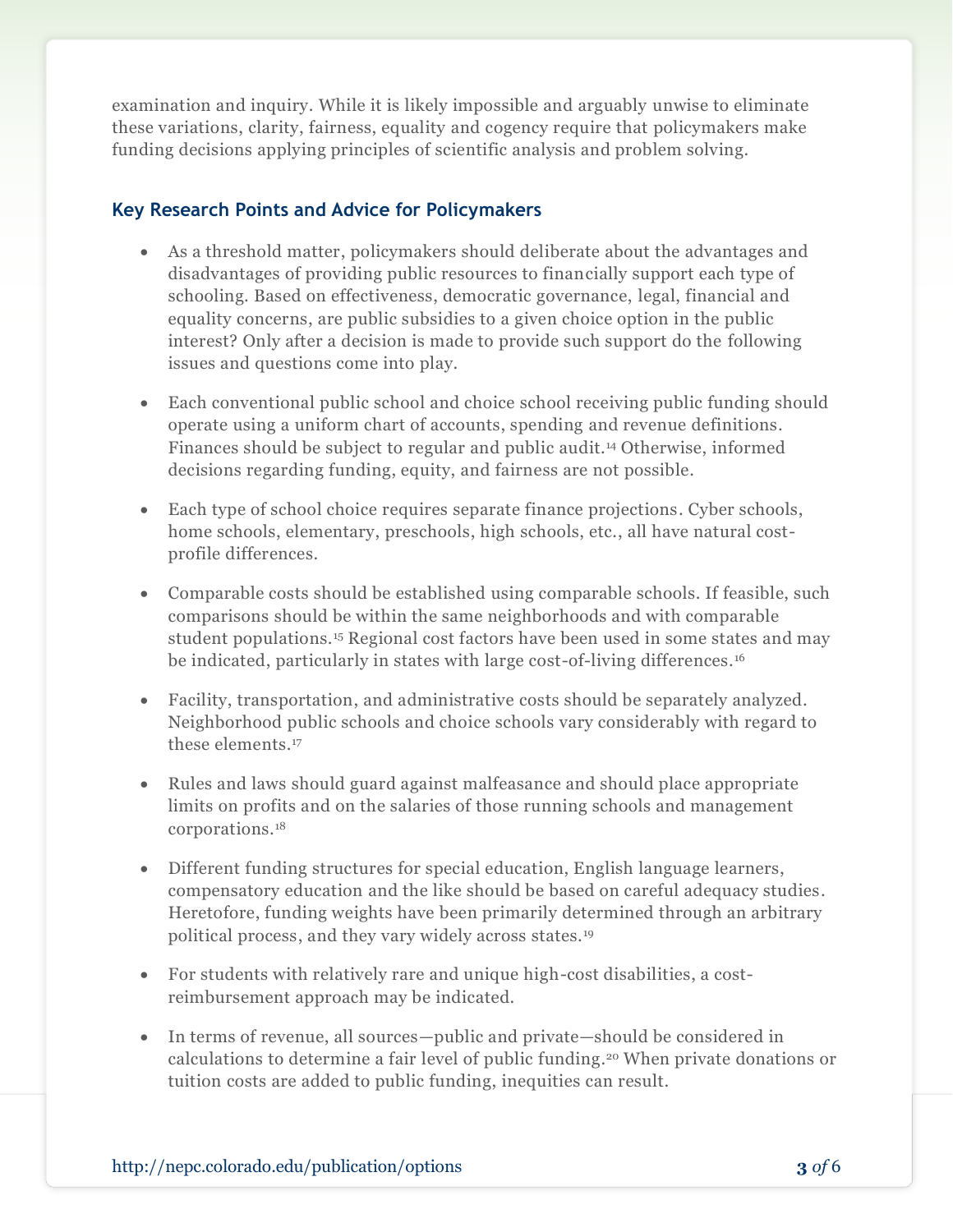- The interactions of various policies should be considered. These may form a set of unintended consequences, such as when a tax credit policy is added to a voucher.
- All schools receiving public funding should be held accountable using the same system, including regular monitoring of fiscal issues and educational programs.<sup>21</sup>

## **Notes and References**

1 For examples of controversies surrounding these issues, see

Media Trackers (2011, May 17). School choice funding flaw is a flaw in logic (blog post). Madison, WI: Author. Retrieved December 12, 2012, from http://mediatrackers.org/2011/05/17/school-choice-funding-flaw-is-a-flaw-in-logic/

Foundation for Educational Choice (n.d.). Does school choice drain funding and resources away from public schools? *Frequently asked questions about school choice.* Indianapolis, IN: Author. Retrieved December 12, 2012, from http://www.edchoice.org/Documents/SchoolChoice/FAQ4-Funding-Public-Schools.aspx.

Council for Economic Education (n.d.). The controversial school voucher issue. *EconEdLink*. New York: Author. Retrieved December 12, 2012, from http://www.econedlink.org/lessons/index.php?lid=185&type=student.

American Association of University Women (2011, February). *Investing in our children: Public funds for public education, not vouchers* (policy statement). Washington, DC: Author. Retrieved December 12, 2012, from http://www.aauw.org/act/issue\_advocacy/actionpages/upload/vouchers\_112.pdf.

Also, see the discussion in Welner, K. G. (2008). *NeoVouchers: The emergence of tuition tax credits for private schooling*. New York: Rowman & Littlefield.

2 Belfield, C. (2008). *Funding formulas, school choice and inherent incentives*. Boulder, CO: National Education Policy Center, 3. Retrieved November 1, 2012 from http://nepc.colorado.edu/publication/funding-formulas-school-choice-and-inherent-incentives.

3 Belfield, 2008, 1.

4 Batdorff ,M., Maloney, L. & May,J. (2010). *Charter school funding: Inequity persists*. Muncie, Ind.: Ball State University.

5 She, Y. & Berger, A.(2011). *Charter School Finance*. National Conference of State Legislatures. Retrieved November, 20,2012 from http://www.ncsl.org/documents/educ/charterschoolfinance.pdf.

6 For example, contrast Florida, Connecticut and Ohio on finance issues:

Florida Department of Education (n.d.)/ *Charter Schools FAQs* (web page). Tallahassee, FL: Author. Retrieved November 20,2012 from http://www.floridaschoolchoice.org/information/charter\_schools/faqs.asp.

Merritt, G. E. (January 25, 2011). Change recommended in school choice funding. *Hartford Courant*. Retrieved November 20,2012 from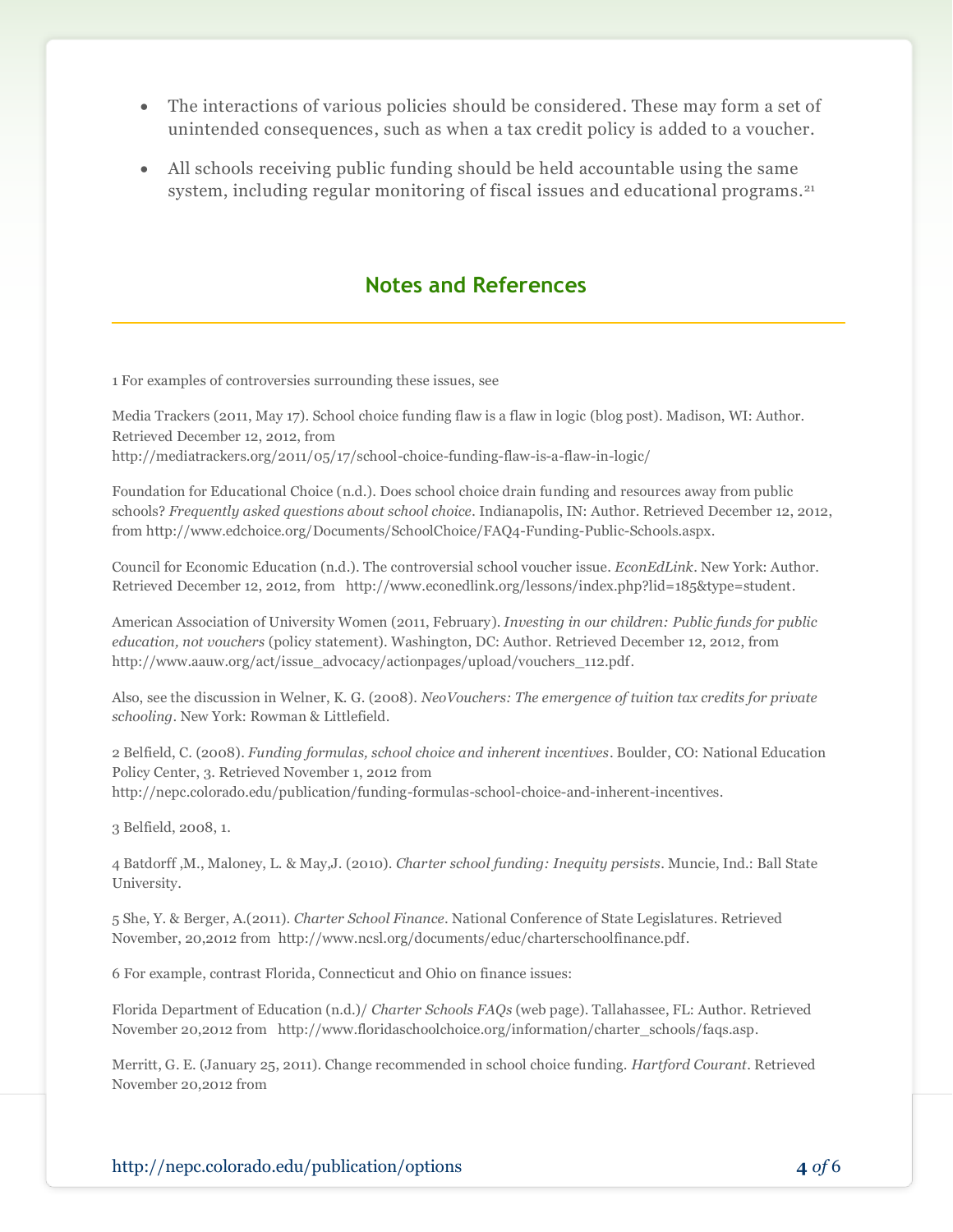http://articles.courant.com/2011-01-25/news/hc-education-funding-0125-20110124\_1\_school-choice-magnetgranby-student.

Local schools feel the pinch from loss of state funding (2012, November 9). *The Vindicator* (Youngstown, OH). Retrieved November 21, 2012, from

http://www.vindy.com/news/2012/nov/09/local-schools-feel-the-pinch-from-loss-o/.

7 She & Berger, 2011.

8 For further exploration of these issues, see, the U. S. Government and American Institute for Research's site, "National Charter School Resources," at http://www.charterschoolcenter.org/.

9 Belfield, 2008, 18.

10 Mathis, W. J. (2005) The cost of implementing the federal No Child Left Behind Act: different assumptions, different answers. *Peabody Journal of Education*, *80*(2), 91-120.

Also see, for example,

EdSources (2010, September). How does California's per-pupil expenditure compare with that of other states? (web page). Oakland, CA: Author. Retrieved November 28, 2012, from http://www.edsource.org/data-ca-per-pupil-exp-compare-states.html.

Also see Duncombe, W. & Goldhaber, D. (2003). *Adjusting for geographic differences in the cost of educational provision in Maryland*. Baltimore: Maryland State Department of Education. Retrieved November 20, 2012, from http://tinyurl.com/b3nw4vl.

11 Belfield, 2008, 5.

12 Panepinto, P.( November 12, 2012). Easton Area School District to bill cyber and charter schools for students who play sports. *The Express-Times* ( Easton, PA) */ lehighvalleylive.com*. Retrieved November 14, 2012, from http://www.lehighvalleylive.com/easton/index.ssf/2012/11/easton\_area\_school\_district\_to\_6.html.

13 Mathis, 2005.

14 Belfield,2008, 1.

15 Belfield, 2008,.17.

16 Mathis, 2005.

17 Belfield.2008, 18.

18 Belfield, 2008, 18.

Arsen, D. & Ni, Y. (2012). *Is administration leaner in charter schools? Resource allocation in charter and traditional public schools*. New York: National Center for the Study of Privatization in Education; Teachers College, Columbia University. Retrieved, November 21, 2012 from http://www.ncspe.org/publications\_files/OP201.pdf.

19 Mathis, W. J. (2008, April 11). *Will we keep the promise? Trends in adequacy studies and funding recommendations for poverty and English language learner students: 1999-2008*. Presented at the annual meeting of the American Education Finance Association, Denver, Colorado.